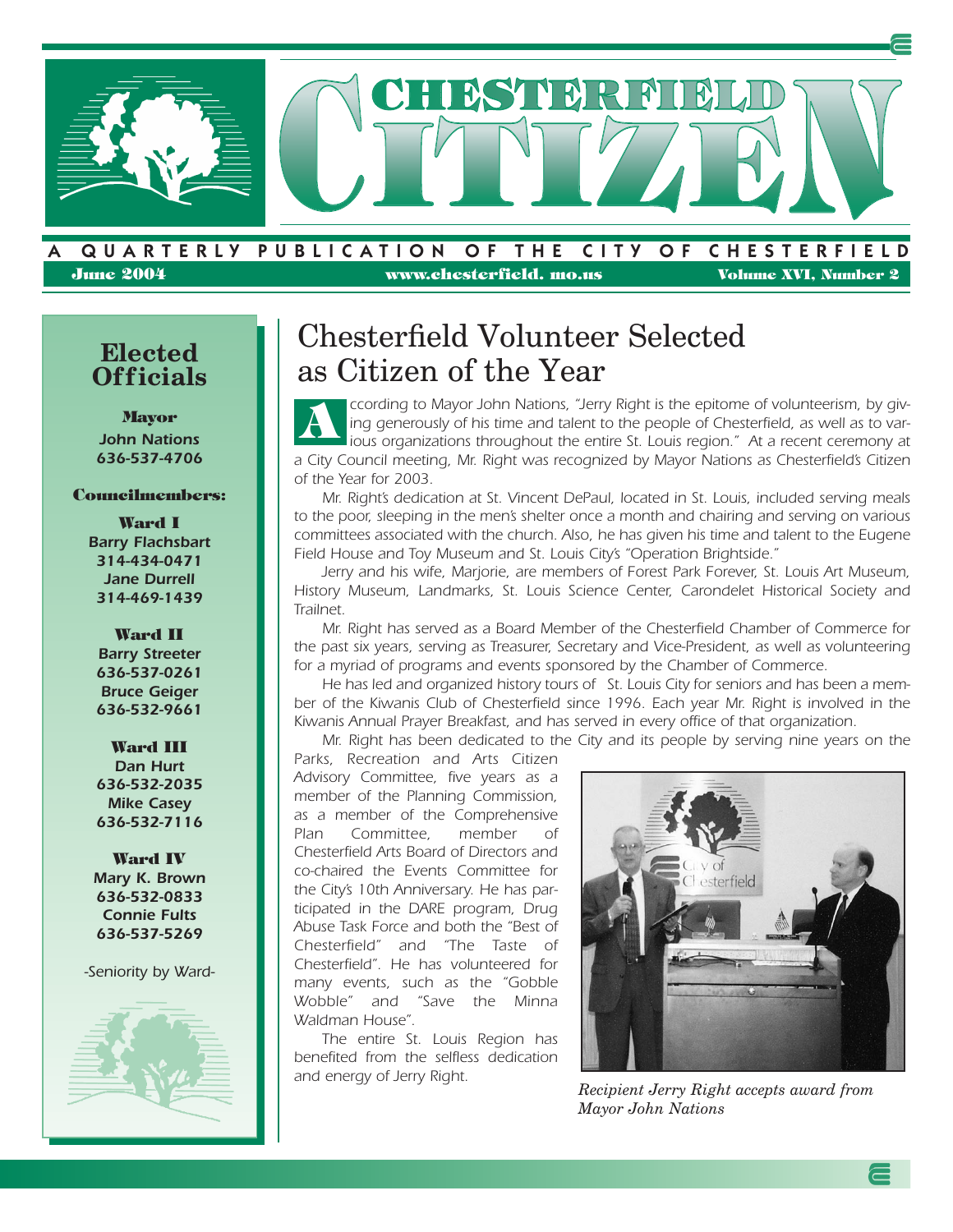### **From the Mayor**

### **Summertime & Recreation…**

*s summer approaches, we naturally turn our thoughts to the opportunity to spend more time with family and friends and to enjoy being out of doors. At City Hall, we have been especially busy getting our parks and recreation facilities ready for your enjoyment this season. Since I get many questions this time of year from so many of you regarding our parks and recreation programs, I thought this column would be a good time to discuss some of our major parks and recreation programs and facilities, as well as to provide some thoughts on future parks plans.* **A**

*The City currently owns and operates about 212 acres of parkland, the principal components of which are our Central Park, with the Chesterfield Family Aquatic Center, located just off the Chesterfield Parkway, as well as the Chesterfield Valley Athletic Complex, where baseball, softball, and soccer fields are located. Nearly 30,000 people visited the Chesterfield pool last summer, and more than 200,000 people participated in and attended sporting events at the CVAC. We are proud to have more than 2,000 kids on soccer teams in the fall and more than 2,000 kids on baseball and softball teams in the spring and summer, all in addition to our extensive adult leagues in both soccer and baseball/softball. Additionally, the City has entered into cooperative relationships with both the Rockwood and Parkway school districts to provide additional playground equipment at several elementary schools, which can be used as neighborhood parks when the schools are not in session. This past year, through a cooperative arrangement with the Dierbergs family, the City acquired ground at River Valley and Olive for future park use.*

*In addition to the major park facilities, the City has also emphasized making the community more "walkable", by promoting the construction of sidewalks and trails. A major component of the recently completed enhancement project on Olive and Clarkson Boulevards (which included the installation of landscaped medians) was the construction of the sidewalks which run along those thoroughfares and now connect many of our neighborhoods to the Chesterfield Parkway. This year, we will break ground on the "Pathway On The Parkway" project, which will include trails around both sides of the Chesterfield Parkway. These two projects were made possible by the availability of grant funding, which I compliment our staff for pursuing aggressively, to bring such amenities to our community. Hopefully, in the not too distant future and with resources permitting, we will begin construction of a trail system, which will connect the "Pathway On The Parkway" with a trail which will be located on top of the new levee in Chesterfield Valley. Ultimately, the trail system on the levee will be part of an interconnected system, linking cities all along the Missouri and Mississippi Rivers.*

*City Council, the Parks Citizens Advisory Committee, City Staff, and I have been formulating plans to meet the demands for parkland, facilities, and programs as well as to provide the necessary financial resources to operate and maintain them. These demands include acquiring green space in our neighborhoods, completing the trail system, constructing additional baseball fields in the Valley so that teams may have sufficient space available for practices, as well as for games. Most of us remember being able to play on a City field at almost* *any time, but that it not the case in Chesterfield due to the high demand*



*for field time, coupled with the limited number of fields the City has had the resources to construct. Simply stated, the City has not had the money necessary to construct and maintain additional ball fields to provide unrestricted access to ball fields, or to finish the trail system, nor to acquire additional ground in the neighborhoods to establish neighborhood parks.*

*Most people are surprised to learn that, unlike so many cities, Chesterfield has no dedicated funding source for its parks programs. Rather, we spend approximately \$1.7 million dollars from the general fund to support these programs. Part of the proposal which we have been formulating, with extensive input from residents, will also address the critical need to provide a dedicated funding source for a portion of the operations and maintenance costs of these facilities and programs.*

*In the coming months, you will be hearing more about the plans for the future of Chesterfield parks and recreation. We anticipate that we will soon have a plan which will have the unanimous support of City Council and me, and one which we believe will be worthy of your consideration. In the meantime, as always, if you have any comments on these or any other issues affecting our community, I will be glad to hear from you at any time.*

*Have a safe and enjoyable summer.*

*John Nations, Mayor*

m×falese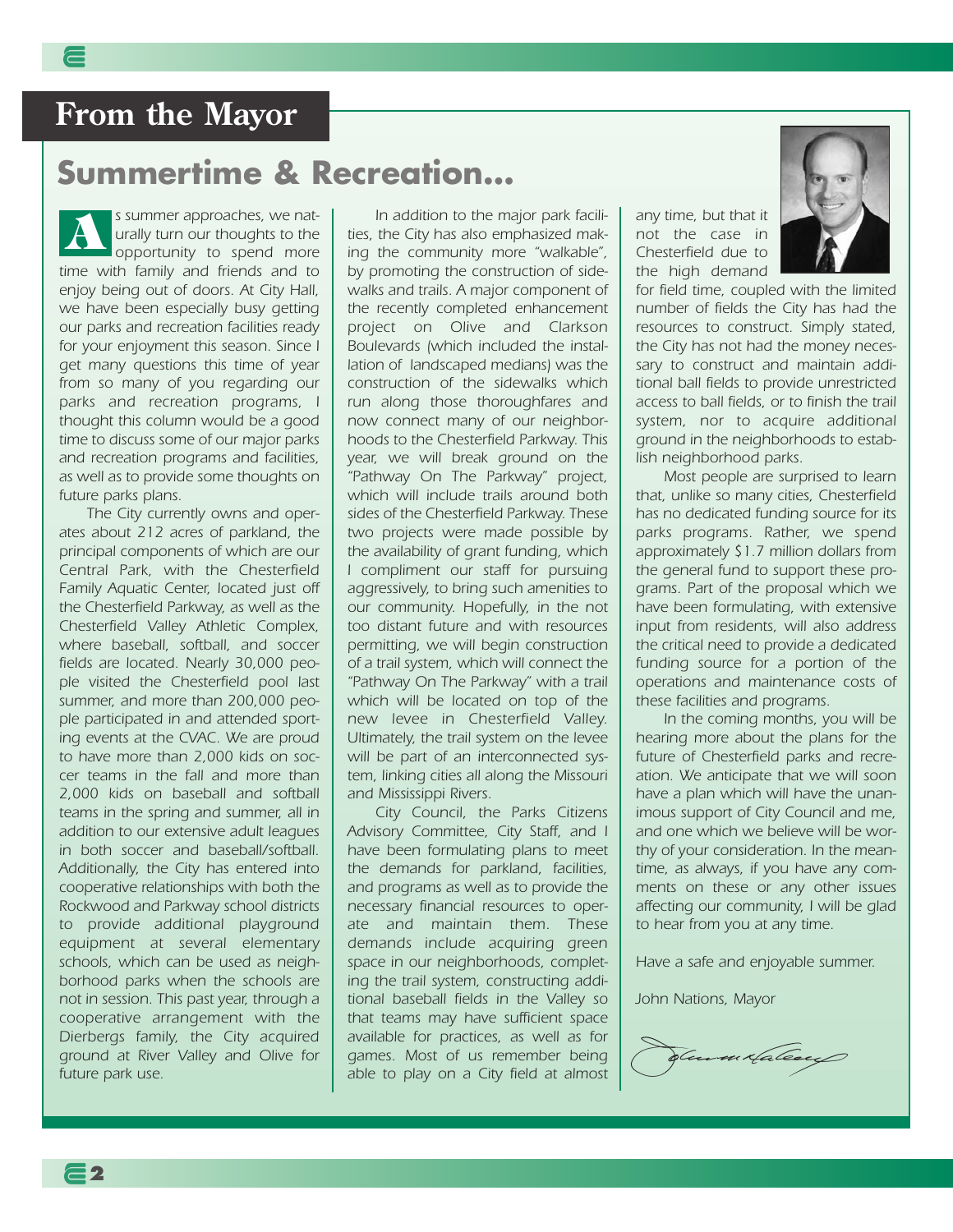### **City Council Actions**

#### *APPOINTMENTS* **■ ■ ■ ■ ■**

*Pat Hutton appointed to the Beautification Committee.*

*Jim Ellis and Enrico Garavagilia appointed to the Drug Abuse Task Force.*

*Steve Lander and Jerry Right appointed to the Landmarks Preservation Commission.*

*Gene Schenberg appointed to the MIS Citizens Advisory Committee.*

#### *PROCLAMATIONS* **■ ■ ■ ■ ■**

*Drug Abuse Task Force for hosting the 12th Annual Chesterfield Drug Awareness Day at the Westfield Shoppingtown Chesterfield.*

*Girl Scout Troop #4375 River Bend Elementary School, Girl Scout Troop #2567 – Parkway Central Middle School and Girl Scout Troop #982 – Shenandoah Valley School for participating in the Flag Ceremony for City Council meetings.*

*Harrison Pearl and Kyle Van Ittersum for achieving the rank of Eagle Scout.*

*John Michael Camp, Joey Clamp, Ryan Meader and Blake Moody for advancing into the Boy Scout program.*

*Rajiv Tarigopula for winning the Post-Dispatch Spelling Bee and participating in the Scripps National Spelling Bee competition in May.*

*St. Louis Amateur Blues AAA Hockey Association for an outstand-ing hockey season and winning the Mid-American Hockey League trophy.*

### Free Pool Party!!!!

*he Chesterfield Drug Abuse Task Force is sponsoring a free pool party from 8:15 – 11 p.m. on Friday, Aug. 20, at the Family Aquatic Park. This event is for 6th, 7th, and 8th grade students. Refreshments, games and a DJ will be provided, as well as appropriate supervision and encouragement.* **T**

### City of Chesterfield Comprehensive Plan Receives Award

*he City of Chesterfield Comprehensive Plan has been selected as "2004 Outstanding Plan" by the St. Louis Metro Section of the American Planning Association.*  **T**

*The Chesterfield Plan is the official statement of the Planning Commission, regarding policies and recommendations concerning the future land use and physical development of the City. The Department of Planning would like to thank the many citizens who participated in public meetings, the 22-member Citizens Advisory Committee and the Planning Commission for their work on the Plan.* 

*The Comprehensive Plan may be viewed on the City's home page at www.chesterfield.mo.us.* 

### **■ ■ ■ ■ ■ ■ ■ ■ ■ ■ ■ ■ ■ ■ ■**

### Additional Service from the Department of Planning

*ver the last several years, the Department of Planning has provided the "Planner of the Day" program. Citizens can call (636) 537-4733 or come to City Hall during the week from 8:45 a.m. until 5 p.m. and a professional Planner will be available to answer development-related questions.*  **O**

*To further assist citizens, the "Planner of the Day" may now be reached via email at pod@chesterfield.mo.us. Questions regarding planning and zon*ing may be sent to this address and the "Planner of the Day" will respond.

#### **■ ■ ■ ■ ■ ■ ■ ■ ■ ■ ■ ■ ■ ■ ■**

### Everything You Wanted to Know About Permits!

*he City of Chesterfield contracts with the St. Louis County Department of Public Works to provide permitting and inspection services. The review of plans, collection of fees and issuance of permits are handled by St. Louis County. However, before obtaining any permit, or beginning any construction project, a zoning approval must be obtained from the City of Chesterfield.*  **T**

*Zoning approval signifies that the property can be used as requested and that the location of a proposed structure is within the legal limits of the property lines as delineated by regulations contained within the City of Chesterfield Zoning Ordinance. Please be advised that some sites have regulations that are more restrictive as part of conditions of the ordinance governing a particular Zoning District, Planned Environmental Unit or Landmark Preservation Area.*

*Petitioners are urged to visit the County web site at www.stlouisco.com/pubworks or contact the St. Louis County Department of Public Works at (314) 615-7155 for submittal requirements, permitting information and a detailed list of work that does not require a building permit and/or zoning approval.*

*For questions about the permit process, please contact the Planner of the Day at (636) 537-4733.*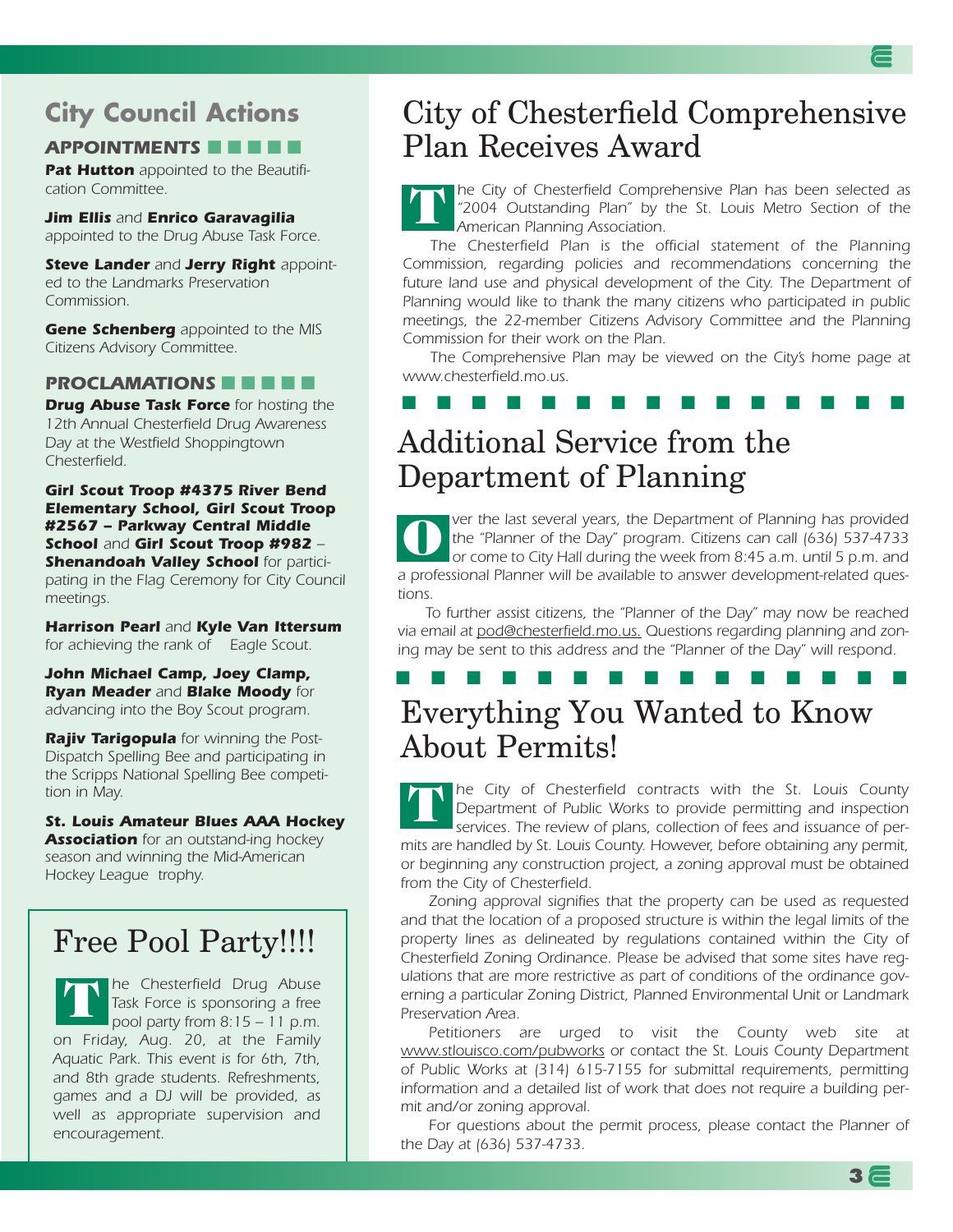### *Chamber of Commerce Announces Concert Schedule*

*he Chesterfield Chamber of Commerce announces its summer Tuesday night Concerts in the Park series. These free concerts start at 7 p.m. at Faust Park. The concession stand opens at 5:30 p.m. Please bring a lawn chair or blanket for seating purposes. Children's entertainment is scheduled during intermission and is sponsored by Chesterfield Parks, Recreation and Arts.*  **T**

*June 8 Bob Kuban Band - The Chamber will host a June 8 "Sweet Sixteen" birthday celebration for the City of Chesterfield, complete with cake and fireworks.*

*June 15 St. Louis Symphony June 15*

*June 22 Spectrum June 22*

*June 29 Power Play June 29*

*July 13 Yessir July 13*

- *July 20 Michael W. Brooks Band July 20*
- *July 27 Trilogy July 27*
- *August 3 Scott Laythem/Karl 'Trickee' Holmes Duo Aug 3*
- **Aug 10** Everyday People
- **Aug 17** Bob Kuban Band

*For more information, call the Chamber of Commerce at (636)532-3399.*

### "NEW" Splash Playground

*he Chesterfield Parks, Recreation and Arts division will be adding a Splash Playground to the Chesterfield Family Aquatic Park. A Splash Playground is a splash pad from which water shoots out of various fixtures. This project was made possible by a \$200,000 Grant, which the City obtained from the Municipal Parks Grant Commission of St. Louis County.*  **T**

**■ ■ ■ ■ ■ ■ ■ ■ ■ ■ ■** 

### Season Pool Passes

**4**

*eason pool pass cards may be obtained or renewed at Chesterfield City Hall, Monday through Friday, from 8:30 a.m. – 5 p.m. The Park and Recreation Division has discontinued Resident I.D's. Now, you only have to present your driver's license when receiving a season pass or show your license at the front gate of the Chesterfield Family Aquatic Park, to receive the resident rate.* **S**

*Residents may bring in last year's season pass cards to be renewed; however, residency must still be proven. All season pass-holders, ages 2 and over, are required to have an individual season pass card.* 

*A limited number of General Season Passes will be sold on a first-come, first-served basis to any non-resident. To receive a General Season Pass, visit City Hall during regular office hours.*

### **■ ■ ■ ■ ■ ■ ■ ■ ■ ■ ■**

### Swim Lessons

*wim lessons are taught by certified instructors, and have a maximum student/instructor ratio of 8/1 (10/1 for "Shrimp"). Due to a 4-student minimum, classes may be combined when necessary. Class sizes are limited. Registration has begun. Register in person at City Hall during office hours. For all classes, the deadline to register is 5 p.m. Thursday, before they begin.*  **S**

#### *MORNING LESSONS*

*\$45 General/\$36 Resident Discount The following lessons meet four days per week (Monday - Thursday) for two weeks:*

*Session 1: June 14 - June 24 Session 2: June 28 - July 8 Session 3: July 12 - July 22 Session 4: July 26 - Aug. 5*

*\*Morning lessons cancelled due to weather will be made up on Friday morning at the normal class time.*

#### *EVENING LESSONS*

*\$45 General/\$36 Resident Discount The following lessons meet two days per week (Tuesday and Thursday) for four weeks:*

*Session 5: June 15 - July 8*

*Session 6: July 20 - Aug. 12*

*\*Evening lessons cancelled due to weather will be made up on the next Tuesday or Thursday evening at the normal class time.*

**■ ■ ■ ■ ■ ■ ■ ■ ■ ■ ■** 

# Evening Extended Hours

*ou and your family are invited to four evenings of fun and swimming at the Chesterfield Family Aquatic Park. Half-price admission for everyone starting at 5 p.m. Concession stand will be open.* **Y**

*DATES: July 3, July 4, July 17 and July 31 TIME: 5 – 10 p.m.*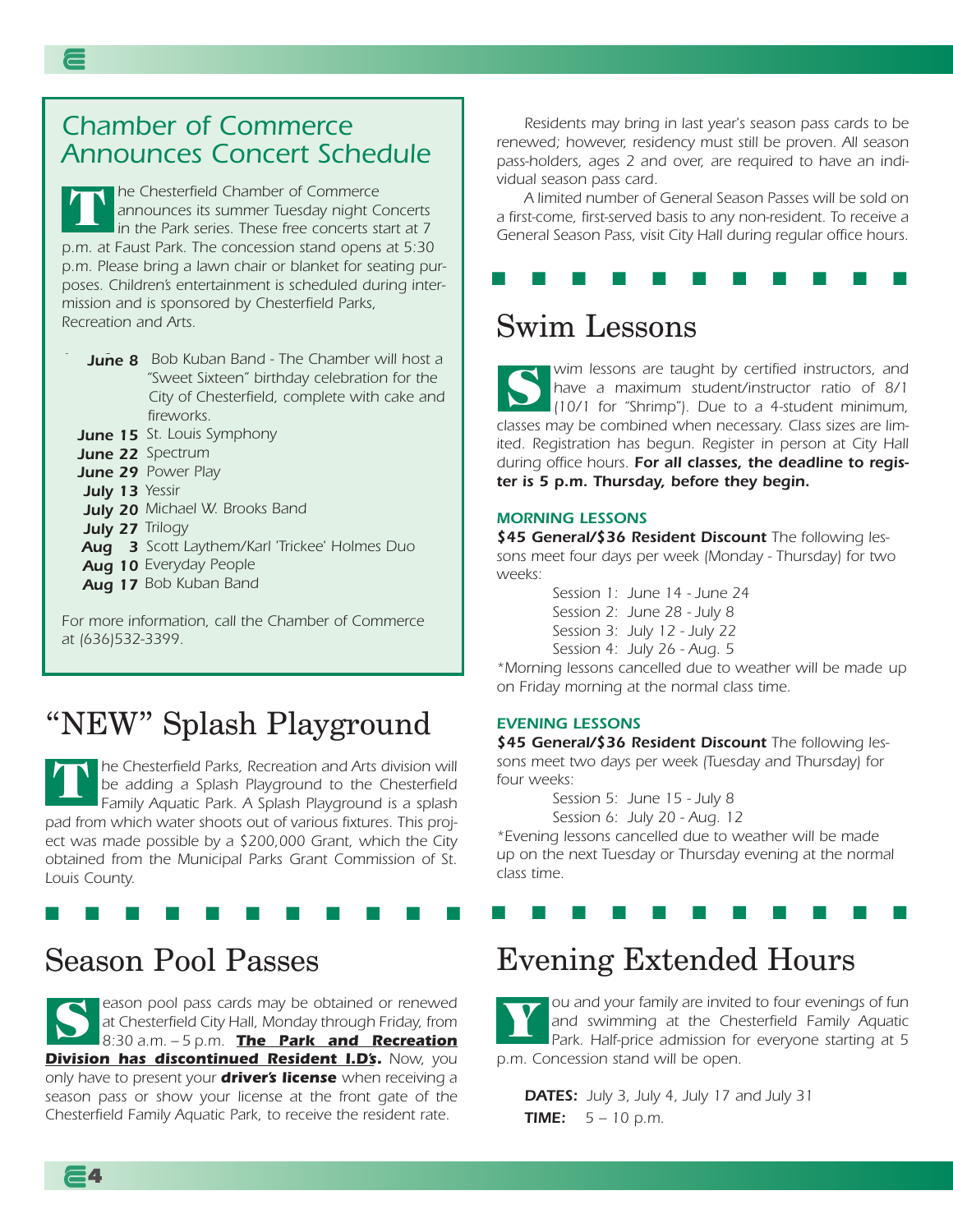#### *JUNE*

- *7 City Council City Hall, 7 p.m.*
- *14 Planning Commission City Hall, 7 p.m.*
- *21 City Council City Hall, 7 p.m.*
- *28 Planning Commission City Hall, 7 p.m.*

#### *JULY*

- *5 City Hall Closed Independence Day Observed*
- *7 City Council City Hall, 7 p.m.*
- *12 Planning Commission City Hall, 7 p.m.*
- *19 City Council City Hall, 7 p.m.*

*26 Planning Commission City Hall, 7 p.m.*

#### *AUGUST*

- *9 Planning Commission City Hall, 7 p.m.*
- *16 City Council City Hall, 7 p.m.*
- **city Hall, 7 p.m.**<br> **city Hall, 7 p.m.**<br> **city Hall, 7 p.m.**<br> **city Hall, 7 p.m.**<br> **city Hall, 7 p.m.**<br> **city Hall, 7 p.m.**<br> **city Hall, 7 p.m.**<br> **city Hall, 7 p.m.** *23 Planning Commission City Hall, 7 p.m.*

### Resident Appreciation Night

*REE! As a way of saying "Thank You" for a wonderful pool season, you are invited to an evening of swimming, music and fun at the Chesterfield Family Aquatic Park. Squeeze in a few more laps in the competition pool or a plunge down the water-slide one last time before the pool closes for the season. Concession stand will be open. This is simply the City's way of saying, "Thanks for a great summer!"* **F**

**■ ■ ■ ■ ■ ■ ■ ■ ■ ■ ■ ■ ■ ■** 

*DATE: Saturday, Aug. 21 TIME: 7:15 - 10 p.m.*

St. Louis County Fair and Air Show Features the U.S. Navy Blue Angels

*he 13th annual St. Louis County Fair and Air Show will be held Sept. 3–6 on the fairgrounds at Spirit of St. Louis Airport.* **T**

#### *Dates and Times*

*FRIDAY, SEPT. 3 5 – 10 p.m. (free admission) SATURDAY, SEPT. 4 10 a.m. – 10 p.m. SUNDAY, SEPT. 5 10 a.m. – 10 p.m. MONDAY, SEPT. 6 10 a.m. – 6 p.m.*

*All fair proceeds are donated to benefit the Children's Miracle Network. To date the fair has donated \$1.2 million to CMN. Hospitals use this money to help provide cutting edge medical care to children.*





### Recycle Drive

#### *Aug. 14-22*

*abeled drop-off bins will be located next to Olive Boulevard at Schnucks Hilltown Village Center. Please follow the instructions on containers to avoid contamination.*  **L**

*Call (636) 537-4000 for a 2004 Recycle Drive flyer or check the City's website under Citizens Committee for the Environment.*

### Grand Finale Event

**■ ■ ■ ■ ■ ■ ■ ■**

*Backyard Bird/Butterfly Habitat Gardens* 

*oin the Citizens Committee for the Environment and your Community Habitat Team from 7–9 p.m. on Wednesday, June 23 at the Sophia M. Sachs Butterfly House and Education Center, 15193 Olive Boulevard, for the last scheduled Team event. Receive native habitat garden giveaways and learn about sustainable gardening practices for smaller native birds/butterflies.*  **J**

*Pre-registration requested by calling (636)530-0076, ext. 10.*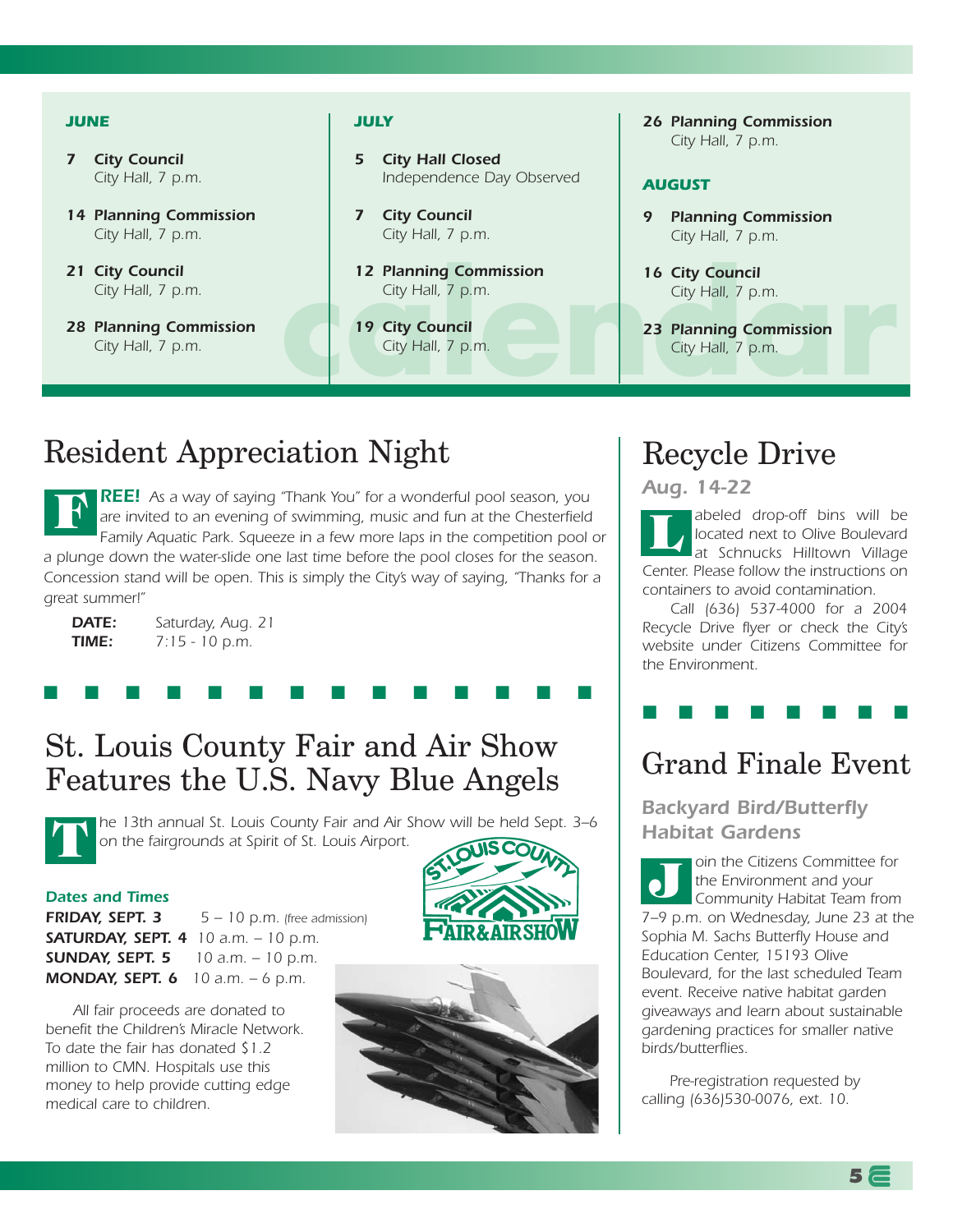### Chesterfield Beautification Awards

*he Chesterfield Beautification Committee, in an ongoing effort to preserve and enhance the beauty of the City, is pleased to announce the fourth Chesterfield Beautification Committee award competition. This honor will be given to three neighborhood entrances, three small commercial businesses and three large commercial businesses, based on outstanding design, display, maintenance, seasonal color and texture.* **T**

*Let the Beautification Committee know which businesses and subdivisions you find attractive and respond with a nomination for an award. These awards will be presented at a City Council meeting in September followed by photos in the Chesterfield Journal and on the City's web site. Deadline for nominations is July 1. Applications are available at City Hall or by calling Kay Folsom at (636)532-2503.* 

# Art in the Park Day!

*A free community art event at Faust Park*

*hesterfield Arts presents the "Art in the Park", a FREE community arts event at Faust Park on Saturday, June 26 from 10 a.m. until 4 p.m.* **C**

*"Art in the Park Day" is a fun, community celebration of the arts in Chesterfield. The day long event will feature all kinds of activities for young and old alike including workshops in music and dance, an interactive water orchestra by Worldways Children's Museum, performances, lots of art projects with guest artists from Craft Alliance and much, much more!*

*Grab your kids, friends and family and join the fun! Best of all–it's FREE! No experience needed - everyone's an artist here!* 

*For more information, just contact Chesterfield Arts at (636)519-1955 or check out their website at www.chesterfieldarts.org*

#### **■ ■ ■ ■ ■ ■ ■ ■ ■ ■ ■ ■ ■ ■ ■ ■**

# "No Solicitors, No Peddlers" Stickers

*"No Solicitors, No Peddlers" stickers, are available free of charge at City Hall. If a solicitor will not show his/her permit or violates any part of Ordinance No. 91, please call the Police Department at (636) 537-3000.*

#### *Remember: Buyer Beware!*



regarding violators.

690 Chesterfield Pkwy W, Chesterfield, MO 63017

### New Businesses **■ ■ ■ ■ ■ ■ ■ ■ ■ ■ ■ ■ ■ ■ ■ ■ ■ ■ ■ ■ ■**

*The following businesses are new in town since our last publication:*

#### *ALDO Shoes*

**6**

*Amazing Love Christian Store Amore, Today's Bridal & Fashions Bremen Bank & Trust Company Callisto Communications, LLC Castus Low Carb Superstore Casual Male Big & Tall Chesterfield Collectibles Chesterfield Surgery Center Cobitco, Inc. (Packaging) Convergent Communications of St.Louis Focus Financial Mortgage, Inc. Farotto's Pizzeria* 

*Golden Oak Lending Handbag Heaven Immerge Sports Management Imo's Pizza In-Step Designs Lueders Construction Co. Lueders Real Estate LLC Miller's Crossing Restaurant Mimi's Café Newport Homes, Inc. Pacific Beach Tanning Studio Park's Martial Arts Solutions Counseling Associates St. Louis Bicycle Co.*

*Stock & Associates Consulting Engineers Tag Time Creations The Forrester Group The UPS Store Total Maintenance Services Tri-County Pools Trinity Pilates Center Tristar Business Communities Vision Able Surveillance Solutions White House/Black Market Wild Cat USA Yoshi's Restaurant*

*All businesses located in the City of Chesterfield are required to obtain a business license. Businesses who have not done so should contact the Finance and Administration Department at (636) 537-4714.*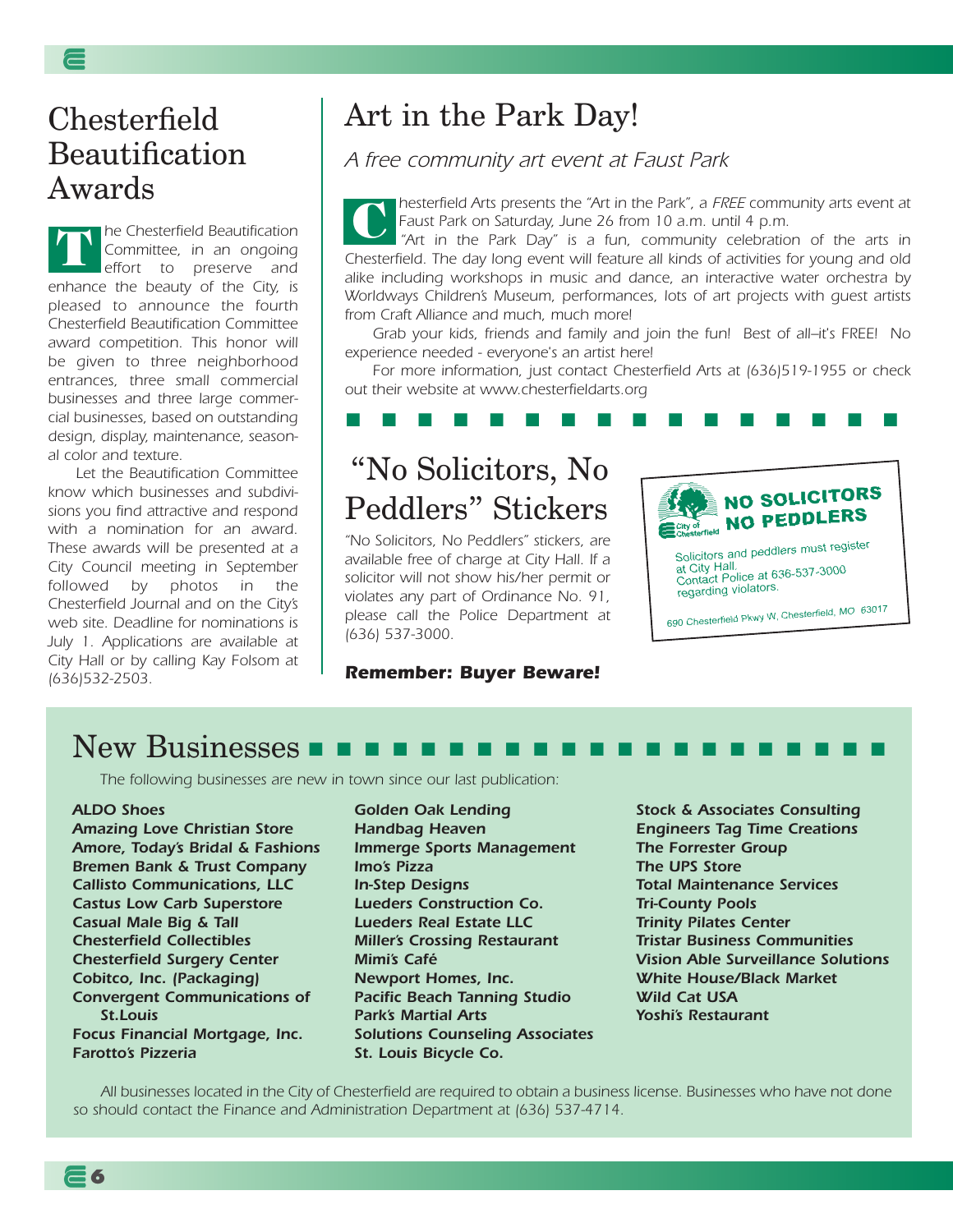# Joggers Do's and Don't's

*n Chesterfield, running and walking continue to be extremely popular pastimes. Each year, more and more people in our community take up running and walking because it is a quick, inexpensive way to stay fit. Your safety and that of your loved ones is a vital component to any successful exercise program. Here are a few tips that can assure a safe and enjoyable exercise experience:* **I**

- *Plan your outing! Always tell someone where you are going and when you plan to return*
- *Wear an identification tag or carry a driver's license*
- *Wear reflective clothing/materials*
- *Walk or run with a partner or a dog*
- *Refrain from wearing headsets. Headsets diminish awareness.*
- *Consider carrying a cellular phone*
- *Vary your route*
- *Avoid exercising in unpopulated and unlighted areas*
- *Always run/walk against traffic*
- *Stay clear of parked cars or bushes*
- *Carry a flashlight if running/walking at night*

*Stay alert! Sometimes runners and walkers can get lured into a "zone." This is where they become so focused on exercise that there is a loss of awareness regarding what is going on around them.* 

*By following these simple rules, you can assure your safety and that of those around you.*

### Downspouts and Hillside Erosion

*ach year the Department of Public Works receives phone calls about erosion problems on hillsides in established subdivisions. Most of the runoff in these subdivisions comes from roofs. This water can and should be controlled by attaching drain pipes to the downspouts. Generally, a 4-inch diameter flexible pipe is sufficient.*  **E**

*These pipes should be extended to the bottom of any nearby hills or slopes. If the pipes are stopped at the top of the hill or slope, then the erosion problem may be worse than not having any pipes at all. Please note that no pipe is allowed to discharge within 10 feet of your property line and placing a drainage pipe on someone else's property without permission is illegal. Alternatively, with a permit from the Metropolitan Sewer District (MSD), the pipes can be connected to a storm inlet.* 

#### **■ ■ ■ ■ ■ ■ ■ ■ ■ ■ ■ ■ ■**

### *Holiday Trash Pick Up Schedule*

*There will be no change in the trash pick-up schedule for the July 4th holiday.*

*Due to the Labor Day holiday, Monday's trash service will be picked up on Tuesday, Tuesday's service on Wednesday, Thursday's on Friday and Friday's on Saturday.*

### Chesterfield Police Hosts "National Night Out"

*rom 7– 9 p.m., on Tuesday, Aug. 3, residents are invited to join millions of citizens and law enforcement agencies across the nation in supporting this unique crime and drug prevention event. The program is* **F**



*designed to heighten crime and drug prevention awareness, generate support for and participation in local anticrime efforts, strengthen neighborhood spirit and policecommunity relations and send a message to criminals letting them know that neighborhoods are organized and safe.*

*Citizens are asked to lock their doors, turn on outside lights, and spend the evening outdoors. Some neighbor-*

*hoods will be hosting a variety of special events including block parties, cookouts, rallies, youth events and flashlight walks. Police officers will be visiting residents in many of the area neighborhoods. Police officers accompanied by McGruff, the crime dog, will distribute McGruff badges and St. Louis Cardinal Baseball safety cards to children in the area.* 

*The neighborhood group that has the largest number of participants per capita and the best overall program will be recognized by having that neighborhood's name engraved on a plaque, permanently displayed at City Hall. In addition, the winning neighborhood will have a sign affixed at the subdivision entrance in recognition of the award.*

*Neighborhood groups interested in participating in the event should contact the Bureau of Community Affairs, (636) 537-3000 prior to July 31.*

**7**